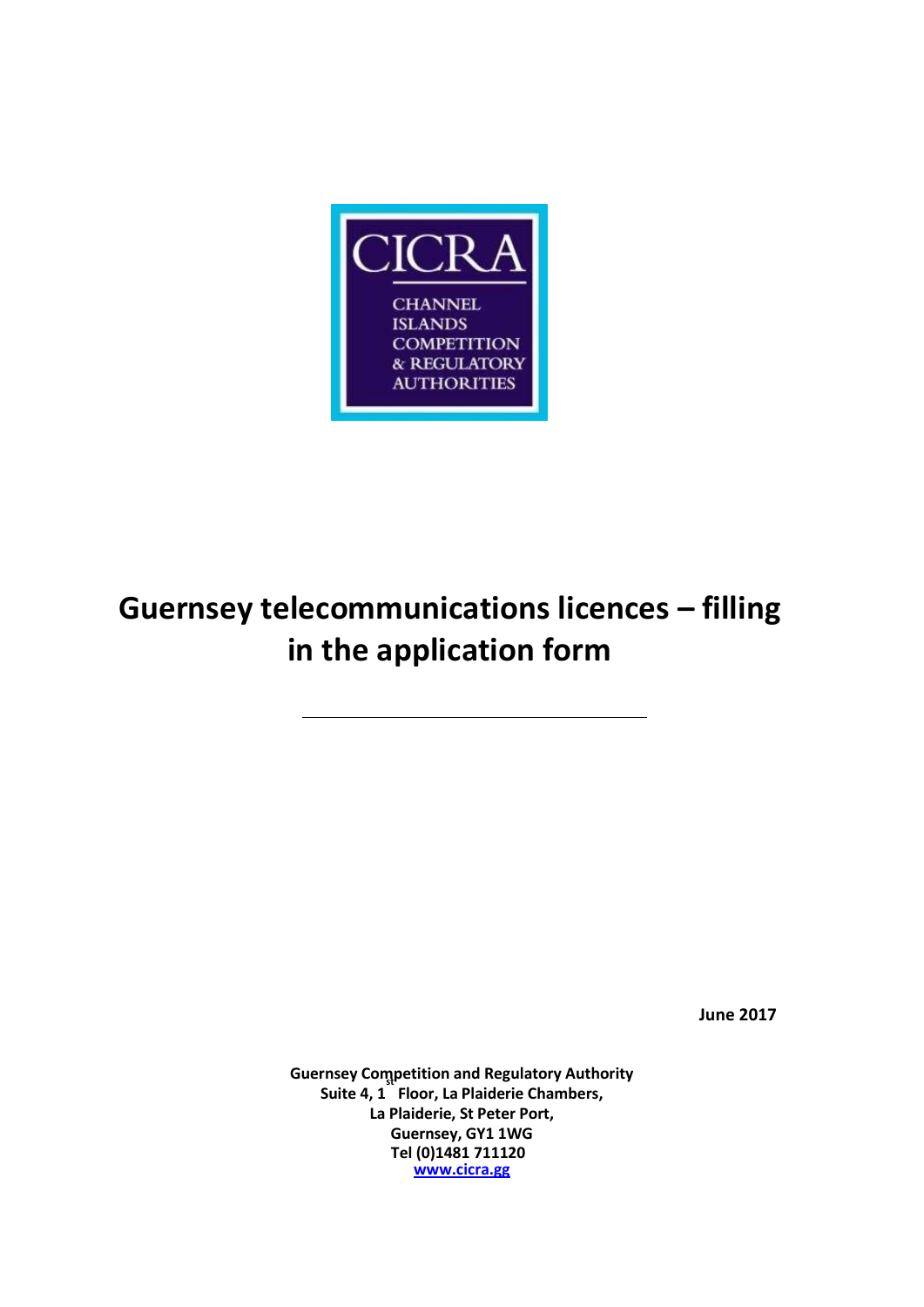## **Introduction**

This document sets out the procedure for applying for a licence to provide telecommunications services or to establish, operate and maintain a telecommunications network in the Bailiwick of Guernsey.

The document describes those services that require a licence and provides references to a number of other more detailed information documents to assist interested parties in considering whether or not they require a licence. It also sets out the legal provisions that underpin certain requirements that a licensee must comply with. Finally, it provides information on the timetable for receipt of applications and grant of licences, sets out the information required from applicants and the procedure to be followed in making an application and the fee payable on application. The application form, which is available on the CICRA website (www.cicra.gg) sets out detailed questions as to the proposed operations of the applicant and requires a declaration by the applicant.

*Applicants should note that this document does not constitute legal, technical or commercial advice. If potential applicants are unclear as to whether or not their proposed activity requires a licence, CICRA will provide assistance wherever possible. However, responsibility lies with parties in the market to ensure that they hold all appropriate permissions to operate in the market and parties are advised to obtain independent advice if they consider it necessary.*

## **1. Requirement to Hold a Licence**

Under the Telecommunications (Bailiwick of Guernsey) Law, 2001 (**the Telecoms Law**) a person needs a telecommunications licence from the Guernsey Competition Regulatory Authority (**GCRA**) if they are proposing to engage in;

- (a) establishing, operating and maintaining a telecommunications network; or
- (b) providing a telecommunications service as defined by the Telecoms Law.

Certain exemptions to this requirement are set out in Section 1(2) of the Telecoms Law. These include:

- *(a) the establishment, operation or maintenance by the States of Guernsey of a telecommunications network or the provision by the States of Guernsey of telecommunications services where the network or services are used exclusively for the purposes of -* 
	- *(i) the salaried police force or special constabulary of the Island of Guernsey; or*
	- *(ii) the providers of an emergency service in the Bailiwick;*

*in the course of carrying out their duties;*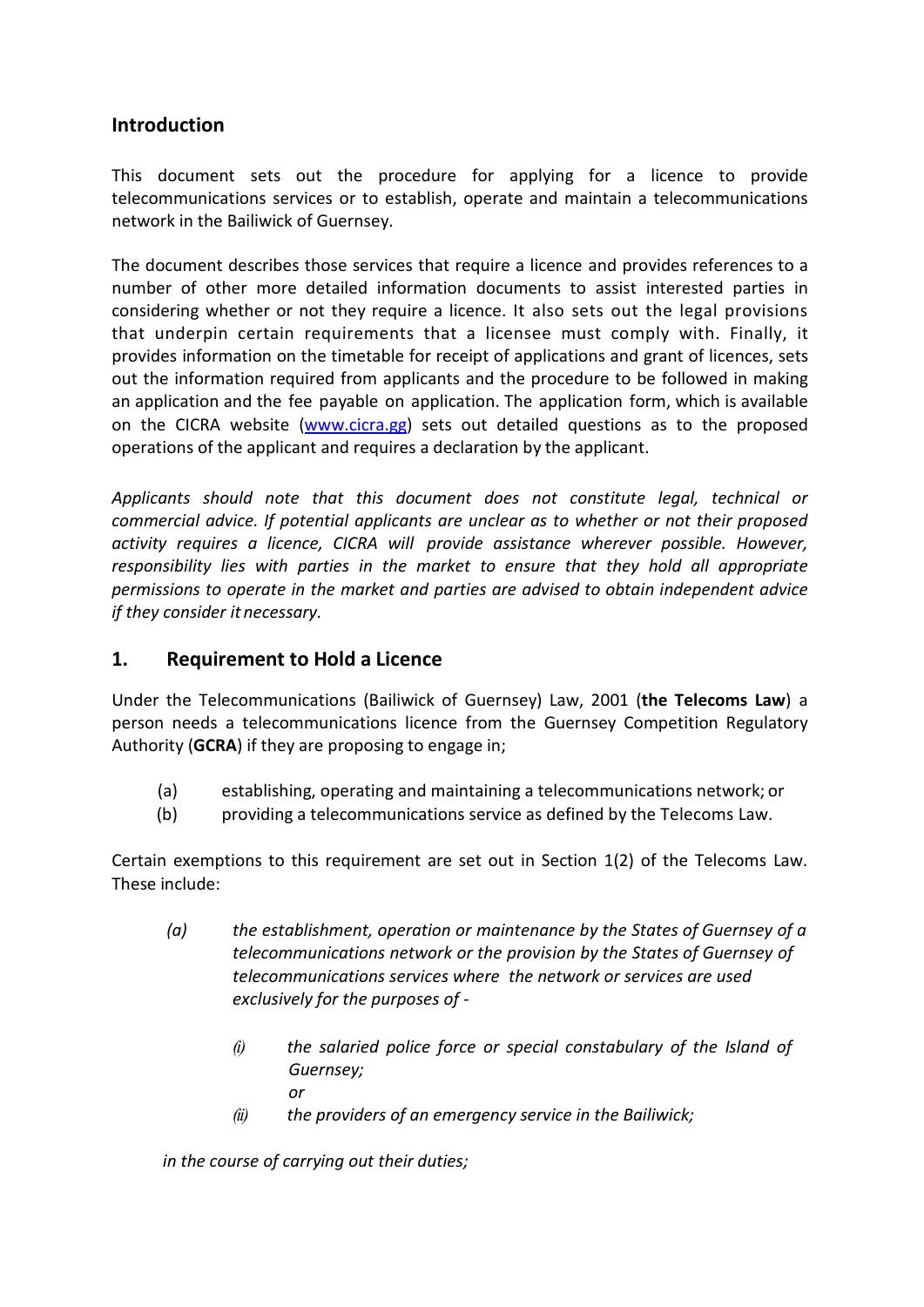- *(b) the establishment, operation or maintenance by a person of a telecommunications network which is not connected to any other telecommunications network and in the case of which all telecommunications apparatus comprised in the network is situated either -* 
	- *(i) on a single set of premises occupied by that person; or*
	- *(ii) in a vehicle, vessel, aircraft or hovercraft or in two or more vehicles, vessels, aircraft or hovercraft mechanically coupled together,*

*and which is not -* 

- *(A) operated for or provided to any third party for commercial gain; or*
- *(B) provided to any third party for the provision by that third party of telecommunications services for commercial gain;*
- *(c) a broadcasting authority by reason only of the transmission by it, by wireless telegraphy, of sounds or visual images from a transmitting station for general reception direct from that station;*
- *(d) the reception of sounds or visual images transmitted, by wireless telegraphy, from a transmitting station for general reception direct from that station or through the medium of a relay service licensed under the Wireless Telegraphy Act; or*
- *(e) activities carried out under a television licence; and "television licence" has the same meaning as in the Wireless Telegraphy Act.<sup>1</sup>*

In addition, following a public consultation, the GCRA has directed<sup>2</sup>, in accordance with section 3 of the Telecoms Law, that a number of other activities are exempted from the requirement to hold a licence. These include:

- (a) Telecommunications services provided by a person or class of persons, which are not provided for commercial gain or are not provided to third parties for provision by them for commercial gain;
- (b) Telecommunications services that consist wholly of the reception of telecommunications messages;
- (c) The establishment of a telecommunications network, where there is no requirement to have access to either, or both of, public or private third party land;

<u>.</u>

 $1$  Extract from Section 1(2) of the Telecommunications (Bailiwick of Guernsey) Law, 2001

 $2$  Decision 2.1 in Document OUR 02/07: Telecommunications Licence Terms and Conditions, Report on the Consultation and Decision Notice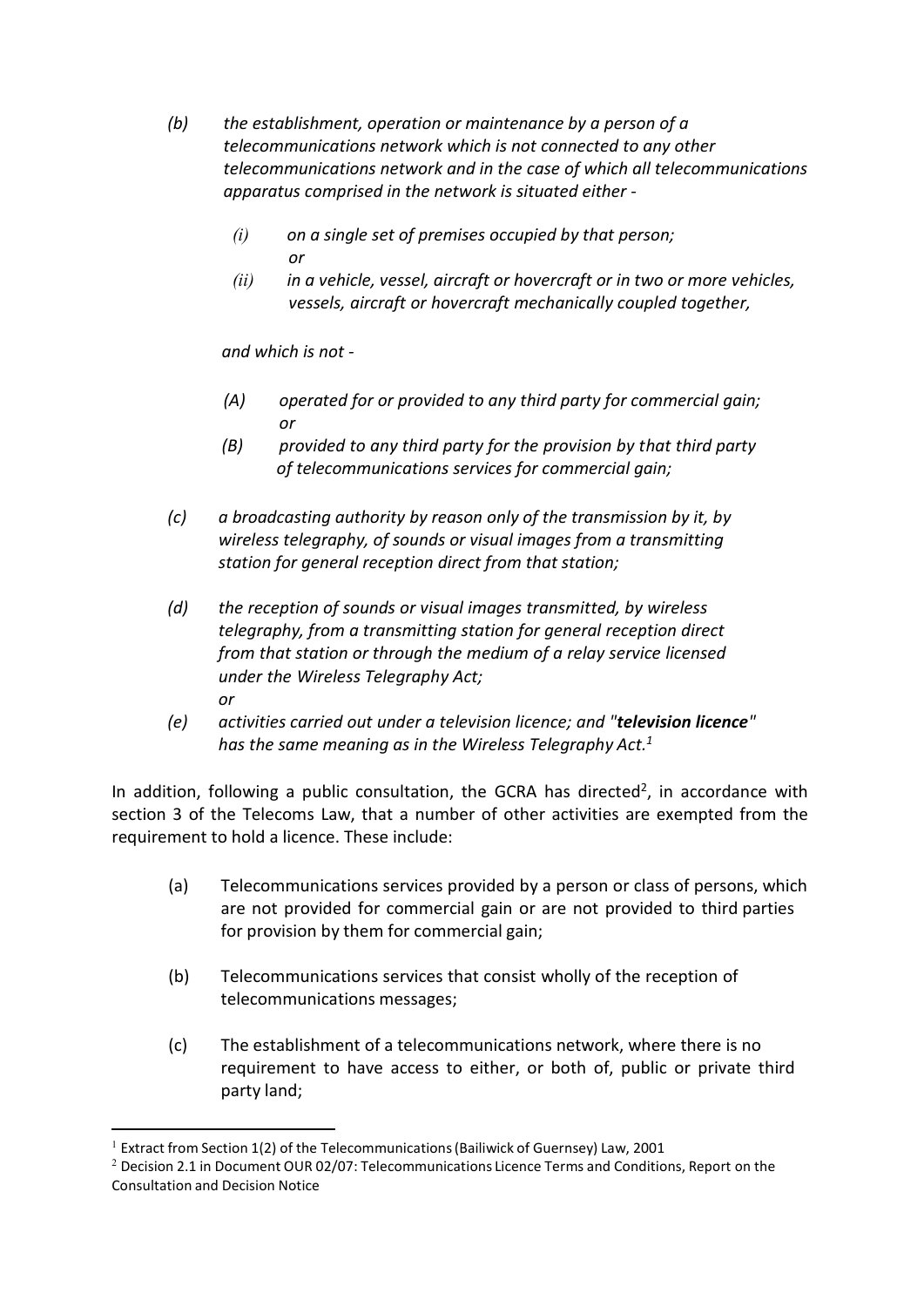- (d) The establishment, operation or maintenance by a person of a telecommunications network which is connected to any other telecommunications network and in the case of which all telecommunications apparatus comprised in the network is situated either:
	- (i) on a single set of premises occupied by that person; or
	- (ii) in a vehicle, vessel, aircraft or hovercraft or in two or more vehicles, vessels, aircraft or hovercraft mechanically coupled together,

and which is not –

- (A) operated for or provided to any third party for commercial gain; or
- (B) provided to any third party for the provision by that third party of telecommunications services for commercial gain.
- (e) The establishment and maintenance of payphones for use by third parties.

Applicants are advised to consult the Telecoms Law and Document OUR 02/07 directly for more detail on the classes of activities that are exempted from the requirement to hold a licence.

The GCRA will consider each application on a case by case basis to decide if a licence is required and, if so, to decide whether to grant or refuse to issue a licence, in accordance with its functions under the Telecoms Law.

## **2. ISP request for Disapplication of Conditions**

CICRA is prepared to consider a request from ISPs applying for a licence for certain specific licence conditions in the Telecommunications Licence to be disapplied subject to the applicant making out its case for such a modification.

The Licence Conditions that CICRA is prepared to consider disapplying are:

- Condition 16 monitoring and development plans;
- Condition 17.9 minimum service levels;
- Condition 17.11 six monthly reports on service levels;
- Condition 17.13 establishment of User Councils; and
- Condition 22 Cessation of Services

Any ISP requesting any conditions to be disapplied should set out clearly in the form of a separate note the following information:

(a) the licence conditions that they are requesting that be disapplied from those